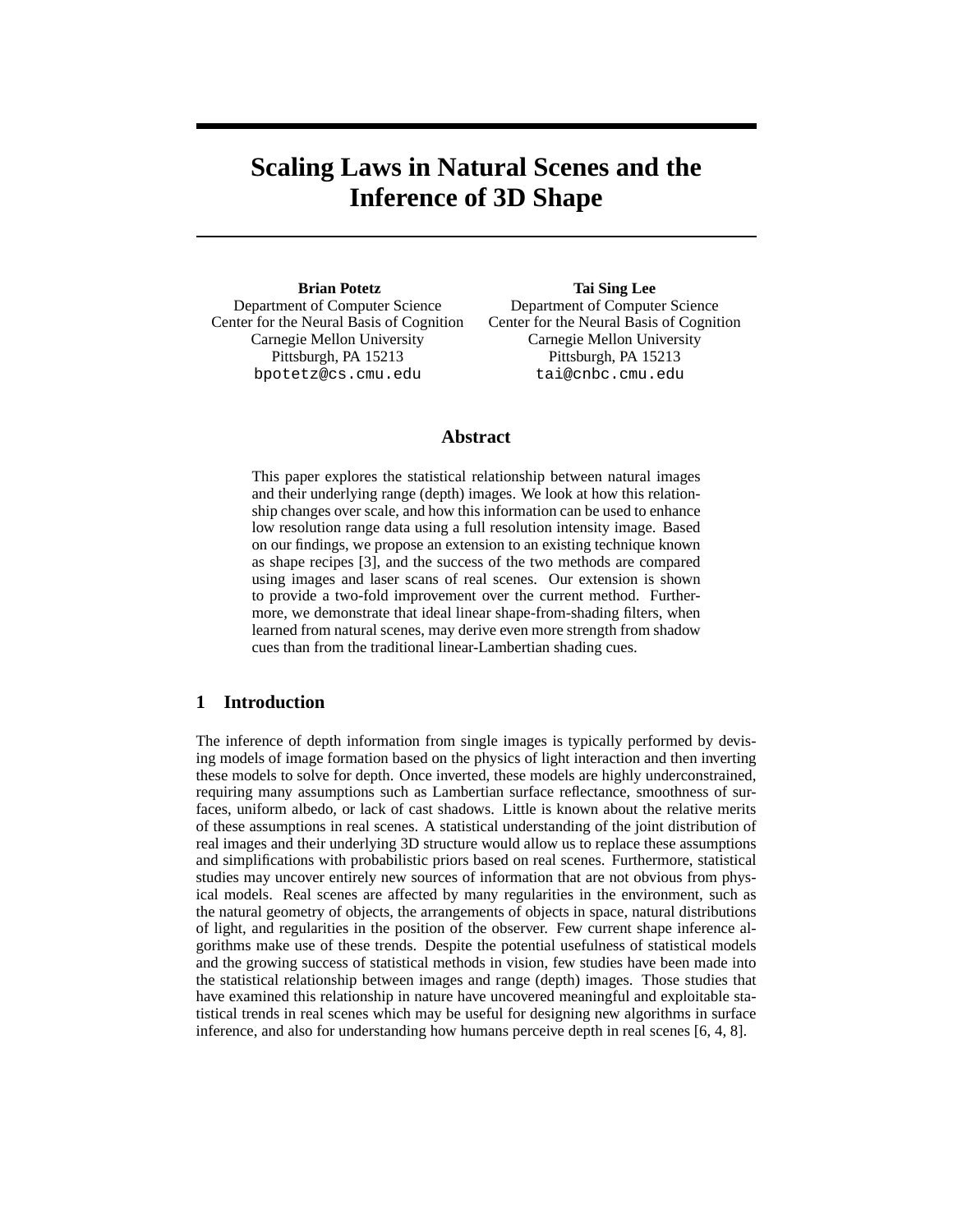In this paper, we explore some of the properties of the statistical relationship between images and their underlying range (depth) images in real scenes, using images acquired by laser scanner in natural environments. Specifically, we will examine the cross-covariance between images and range images, and how this structure changes over scale. We then illustrate how our statistical findings can be applied to inference problems by analyzing and extending the shape recipe depth inference algorithm.

### **2 Shape recipes**

We will motivate our statistical study with an application. Often, we may have a highresolution color image of a scene, but only a low spatial resolution range image (range images record the 3D distance between the scene and the camera for each pixel). This often happens if our range image was acquired by applying a stereo depth inference algorithm. Stereo algorithms rely on smoothness constraints, either explicitly or implicitly, and so the high-frequency components of the resulting range image are not reliable [1, 7]. Lowresolution range data may also be the output of a laser range scanner, if the range scanner is inexpensive, or if the scan must be acquired quickly (range scanners typically acquire each pixel sequentially, taking up to several minutes for a high-resolution scan).

It should be possible to improve our estimate of the high spatial frequencies of the range image by using monocular cues from the high-resolution intensity (or color) image. Shape recipes [3, 9] provide one way of doing this. The basic principle of shape recipes is that a relationship between shape and light intensity could be *learned* from the low resolution image pair, and then *extrapolated* and applied to the high resolution intensity image to infer the high spatial frequencies of the range image. One advantage of this approach is that hidden variables important to inference from monocular cues, such as illumination direction and material reflectance properties, might be implicitly learned from the lowresolution range and intensity images. However, for this approach to work, we require some model of how the relationship between shape and intensity changes over scale, which we discuss below.

For shape recipes, both the high resolution intensity image and the low resolution range image are decomposed into steerable wavelet filter pyramids, linearly breaking the image down according to scale and orientation [2]. Linear regression is then used between the highest frequency band of the available low-resolution range image and the corresponding band of the intensity image, to learn a linear filter that best predicts the range band from the image band. The hypothesis of the model is that this filter can then be used to predict high frequency range bands from the high frequency image bands. We describe the implementation in more detail below.

Let  $i_{m,\phi}$  and  $z_{m,\phi}$  be steerable filter pyramid subbands of the intensity and range image respectively, at spatial resolution m and orientation  $\phi$  (both are integers). Number the band levels so that  $m=0$  is the highest frequency subband of the intensity image, and  $m=n$  is the highest available frequency subband of the low-resolution range image. Thus, higher level numbers correspond to lower spatial frequencies. Shape recipes work by learning a linear filter  $k_{n,\phi}$  at level n by minimizing sum-squared error  $\sum (z_{n,\phi} - k_{n,\phi} \star i_{n,\phi})^2$ , where  $\star$  denotes convolution. Higher resolution subbands of the range image are inferred by:

$$
\hat{z}_{m,\phi} = \frac{1}{c^{n-m}} (k_{n,\phi} \star i_{m,\phi})
$$
 (1)

where  $c = 2$ . The choice of  $c = 2$  in the shape recipe model is motivated by the linear Lambertian shading model [9]. We will discuss this choice of constant in section 3.

The underlying assumption of shape recipes is that the convolution kernel  $k_{m,\phi}$  should be roughly constant over the four highest resolution bands of the steerable filter pyramid. This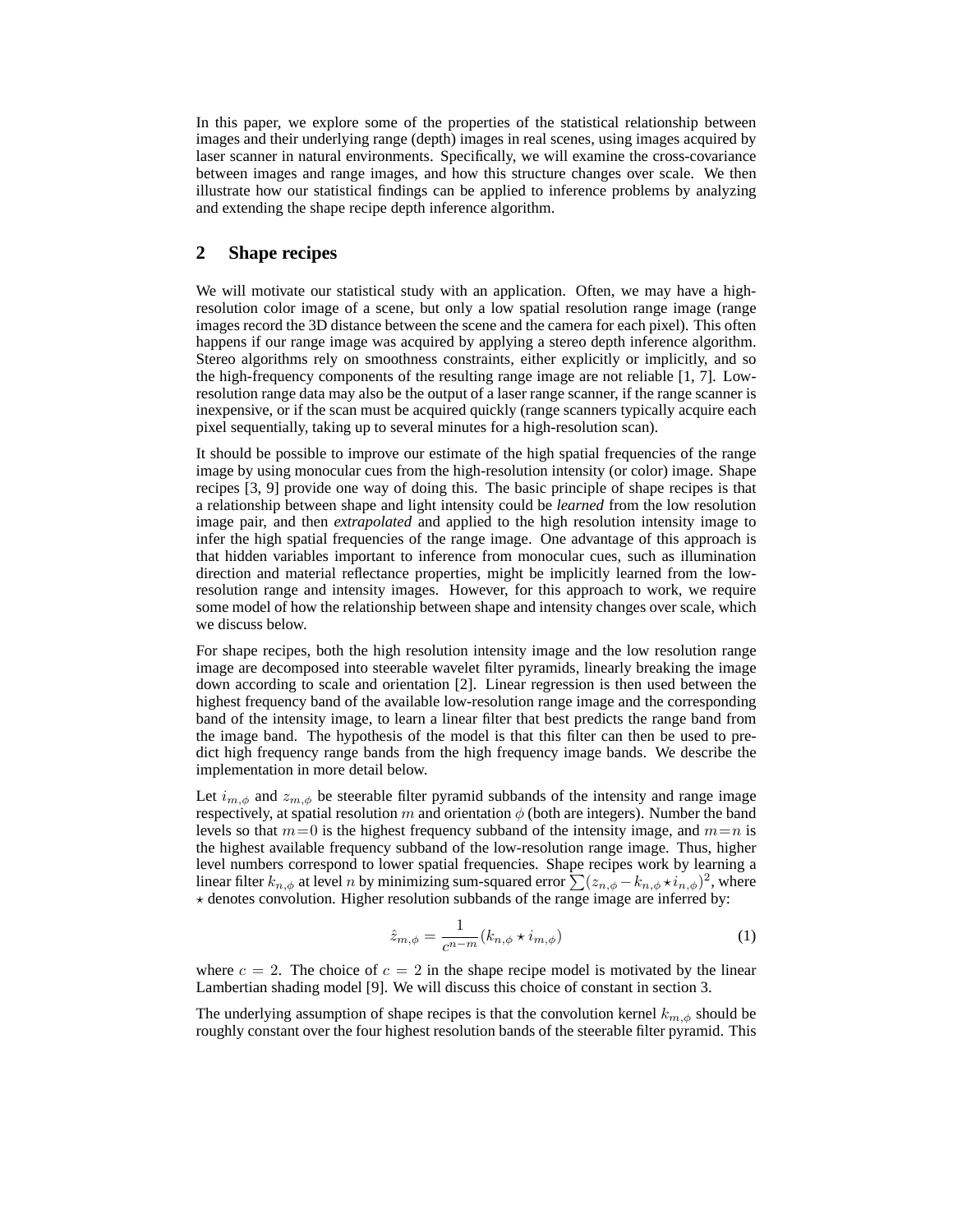is based on the idea that shape recipe kernels should vary slowly over scale. In this section, we show mathematically that this model is internally inconsistent. To do this, we first reexpress the shape recipe process in the Fourier domain. The operations of shape recipes (pyramid decomposition, convolution, and image reconstruction) are all linear operations, and so they can be combined into a single linear convolution. In other words, we can think of shape recipes as inferring the high resolution range data  $z_{high}$  via a single convolution

$$
Z_{high}(u,v) = I(u,v) \cdot K_{recipe}(u,v)
$$
\n(2)

where I is the Fourier transform of the intensity image  $i$ . (In general, we will use capital letters to denote functions in the Fourier domain).  $K_{recipe}$  is a filter in the Fourier domain, of the same size as the image, whose construction is discussed below. Note that  $K_{recipe}$  is zero in the low frequency bands where  $Z_{low}$  is available. Once  $z_{high}$  (the inverse Fourier transform of  $Z_{high}$ ) is estimated, it can be combined with the known low-resolution range data simply by adding them together:  $z_{recipe}(x, y) = z_{low}(x, y) + z_{high}(x, y)$ .

For shorthand, we will write  $I(u, v)I^*(u, v)$  as  $II(u, v)$  and  $Z(u, v)I^*(u, v)$  as  $ZI(u, v)$ .  $II$  is also known as the power spectrum, and it is the Fourier transform of the autocorrelation of the intensity image.  $ZI$  is the Fourier transform of the cross-correlation between the intensity and range images, and it has both real and imaginary parts. Let  $K = ZI/II$ . Observe that  $I \cdot K$  is a perfect reconstruction of the original high resolution range image (as long as  $II(u, v) \neq 0$ ). Because we do not have the full-resolution range image, we can only compute the low spatial frequencies of  $ZI(u, v)$ . Let  $K_{low} = ZI_{low}/II$ , where  $ZI_{low}$  is the Fourier transform of the cross-correlation between the low-resolution range image, and a low-resolution version of the intensity image.  $K_{low}$  is zero in the high frequency bands. We can then think of  $K_{recipe}$  as an approximation of  $K = ZI/II$  formed by *extrapolating*  $K_{low}$  into the higher spatial frequencies.

In the appendix, we show that shape recipes implicitly perform this extrapolation by learning the highest available frequency octave of  $K_{low}$ , and duplicating this octave into all successive octaves of  $K_{recipe}$ , multiplied by a scale factor. However, there is a problem with this approach. First, there is no reason to expect that features in the range/intensity relationship should repeat once every octave. Figure 1a shows a plot of  $ZI$  from a scene in our database of ground-truth range data (to be described in section 3). The fine structures in real $|K|$  do not duplicate themselves every octave. Second and more importantly, octave duplication violates Freeman and Torralba's assumption that shape recipe kernels should change slowly over scale, which we take to mean over *all* scales, not just over successive octaves. Even if octave 2 of  $K$  is made identical to octave 1, it is mathematically impossible for fractional octaves of K like 1.5 to also be identical unless  $ZI/II$  is completely smooth and devoid of fine structure. The fine structures in  $K$  therefore cannot possibly generalize over *all* scales.

In the next section, we use laser scans of real scenes to study the joint statistics of range and intensity images in greater detail, and use our results to form a statistically-motivated model of ZI. We believe that a greater understanding of the joint distribution of natural images and their underlying 3D structure will have a broad impact on the development of robust depth inference algorithms, and also on understanding human depth perception. More immediately, our statistical observations lead to a more accurate way to extrapolate  $K_{low}$ , which in turn results in a more accurate shape recipe method.

#### **3 Scaling laws in natural scene statistics**

To study the correlational structures between depth and intensity in natural scenes, we have collected a database of coregistered intensity and high-resolution range images (corresponding pixels of the two images correspond to the same point in space). Scans were collected using the Riegl LMS-Z360 laser range scanner with integrated color photosensor.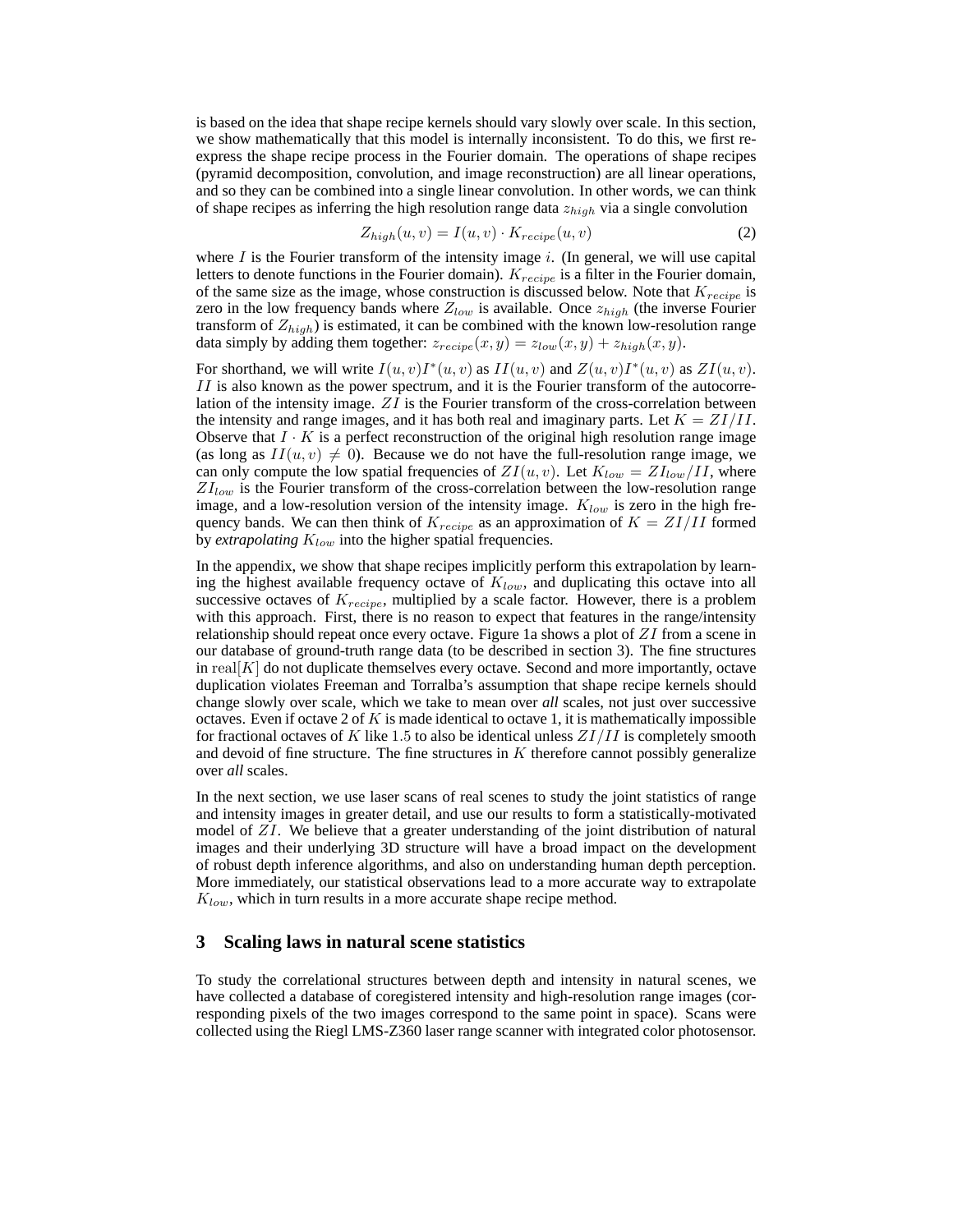

Figure 1: **a**) A log-log polar plot of  $\text{real}[ZI]$  from a scene in our database. ZI contains extensive fine structures that do not repeat at each octave. However, along all orientations, the general form of  $|real[ZI]|$  is a power-law.  $|imag[ZI]|$  similarly obeys a power-law. **b**) A plot of  $B_K(\theta)$  for the scene in figure 2. real  $[B_K(\theta)]$  is drawn in black and  $imag|B_K(\theta)|$  in grey. This plot is typical of most scenes in our database. As predicted by equation 4, imag $[B_K(\theta)]$  reaches its minima at the illumination direction (in this case, to the extreme left, almost 180 $^{\circ}$ ). Also typical is that real $[B_K(\theta)]$  is uniformly negative, most likely caused by cast shadows in object concavities [6].

Scans were taken of a variety of rural and urban scenes. All images were taken outdoors, under sunny conditions, while the scanner was level with ground. The shape recipe model was intended for scenes with homogenous albedo and surface material. To test this algorithm in real scenes of this type, we selected 28 single-texture image sections from our database. These textures include statue surfaces and faceted building exteriors, such as archways and church facades (12 scenes), rocky terrain and rock piles (8), and leafy foliage (8). No logarithm or other transformation was applied to the intensity or range data (measured in meters), as this would interfere with the Lambertian model that motivates the shape recipe technique. Average size of these textures was 172,669 pixels per image.

We show a log-log polar plot of  $|real[ZI(r, \theta)]|$  from one image in our database in figure 1a. As can be seen in the figure, this structure appears to closely follow a power law. We claim that ZI can be reasonably modeled by  $B(\theta)/r^{\alpha}$ , where r is spatial frequency in polar coordinates, and  $B(\theta)$  is a parameter of the model (with both real and imaginary parts) that depends only on polar angle  $\theta$ . We test this claim by dividing the Fourier plane into four 45◦ octants (vertical, forward diagonal, horizontal, and backward diagonal), and measuring the drop-off rate in each octant separately. For each octant, we average over the octant's included orientations and fit the result to a power-law. The resulting values of  $\alpha$  (averaged over all 28 images) are listed in the table below:

| orientation       | $\frac{1}{2}$   | real[ZI]        | $\text{imag}[ZI]$ | ZZ.             |
|-------------------|-----------------|-----------------|-------------------|-----------------|
| horizontal        | $2.47 \pm 0.10$ | $3.61 \pm 0.18$ | $3.84 \pm 0.19$   | $2.84 \pm 0.11$ |
| forward diagonal  | $2.61 \pm 0.11$ | $3.67 \pm 0.17$ | $3.95 \pm 0.17$   | $2.92 \pm 0.11$ |
| vertical          | $2.76 \pm 0.11$ | $3.62 \pm 0.15$ | $3.61 \pm 0.24$   | $2.89 \pm 0.11$ |
| backward diagonal | $2.56 \pm 0.09$ | $3.69 \pm 0.17$ | $3.84 \pm 0.23$   | $2.86 \pm 0.10$ |
| mean              | $2.60 \pm 0.10$ | $3.65 \pm 0.14$ | $3.87 \pm 0.16$   | $2.88 \pm 0.10$ |

For each octant, the correlation coefficient between the power-law fit and the actual spectrum ranged from 0.91 to 0.99, demonstrating that each octant is well-fit by a power-law (Note that averaging over orientation smooths out some fine structures in each spectrum). Furthermore,  $\alpha$  varies little across orientations, showing that our model fits ZI closely.

The above findings predict that  $K = ZI/II$  also obeys a power-law. Subtracting  $\alpha_{II}$  from  $\alpha_{\rm real[ZI]}$  and  $\alpha_{\rm imag[ZI]}$ , we find that  $real[K]$  drops off at  $1/r^{1.1}$  and  $imag[K]$  drops off at  $1/r^{1.2}$ . Thus, we have that  $K(r, \theta) \approx B_K(\theta)/r$ .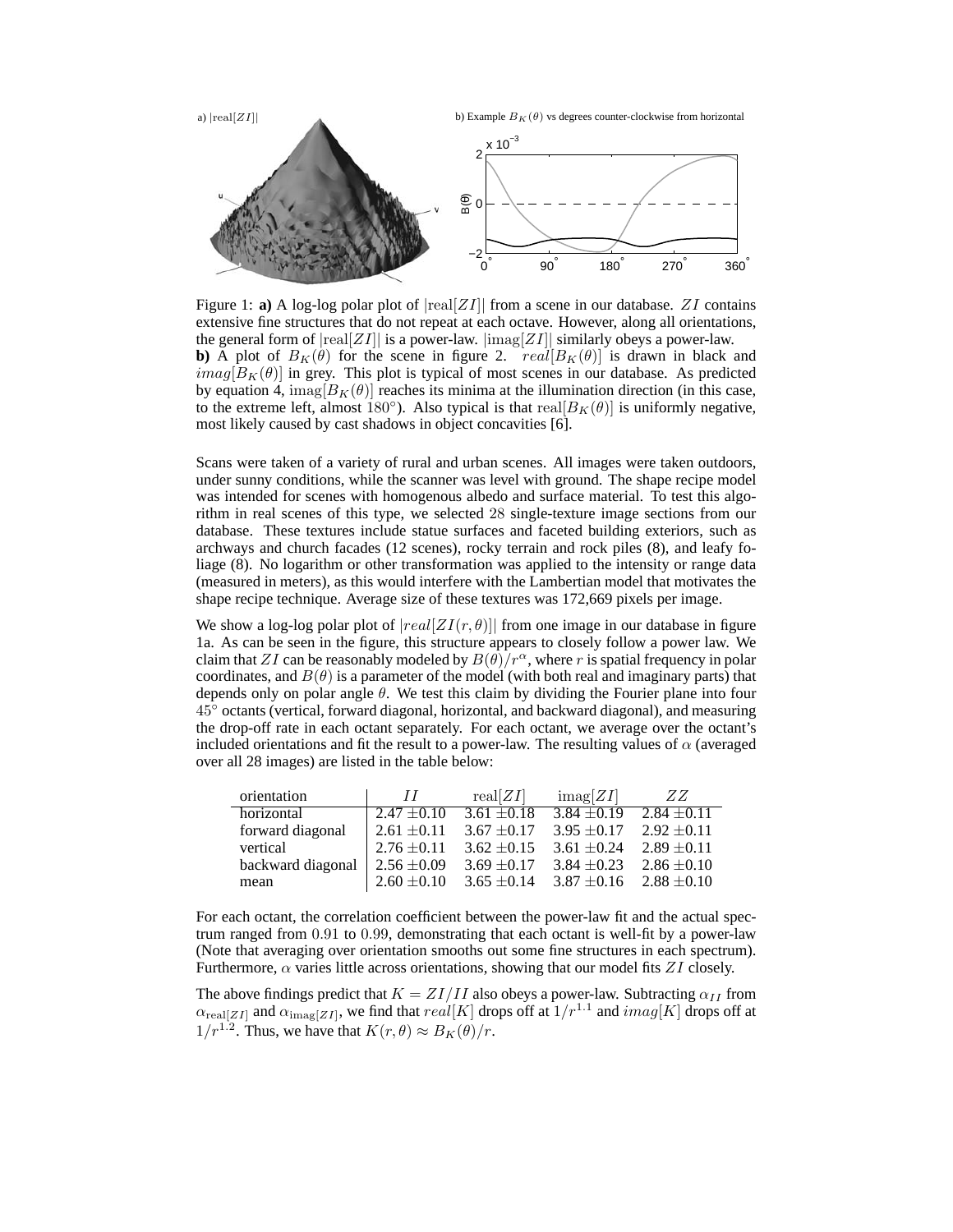Now that we know that K can be fit (roughly) by a  $1/r$  power-law, we can offer some insight into why K tends to approximate this general form. The  $1/r$  drop-off in the imaginary part of  $K$  can be explained by the linear Lambertian model of shading, with oblique lighting conditions. This argument was used by Freeman and Torralba [9] in their theoretical motivation for choosing  $c = 2$ . The linear Lambertian model is obtained by taking only the linear terms of the Taylor series of the Lambertian equation. Under this model, if constant albedo is assumed, and no occlusion is present, then with lighting from above,  $i(x, y) = a \frac{\partial z}{\partial y}$ , where a is some constant. In the Fourier domain,  $I(u, v) = a2\pi jvZ(u, v)$ , where  $j = \sqrt{-1}$ . Thus, we have that

$$
ZI(r,\theta) = -\frac{j}{a2\pi \sin(\theta)}II(r,\theta)
$$
\n(3)

$$
K(r,\theta) = -j\,\frac{1}{r}\,\frac{1}{a2\pi\sin(\theta)}\tag{4}
$$

In other words, under this model,  $K$  obeys a  $1/r$  power-law. This means that each octave of K is half of the octave before it. Our empirical finding that the imaginary part of  $K$ obeys a  $1/r$  power-law confirms Freeman and Torralba's reasoning behind choosing  $c = 2$ for shape recipes.

However, the linear Lambertian shading model predicts that only the imaginary part of  $ZI$ should obey a power-law. In fact, according to equation 3, this model predicts that the real part of  $ZI$  should be zero. Yet, in our database, the real part of  $ZI$  was typically stronger than the imaginary part. The real part of  $ZI$  is the Fourier transform of the even-symmetric part of the cross-correlation function, and it includes the direct correlation  $\text{cov}[i, z]$ . In a previous study of the statistics of natural range images [6], we have found that darker pixels in the image tend to be farther away, resulting in significantly negative  $\text{cov}[i, z]$ . We attributed this phenomenon to cast shadows in complex scenes: object interiors and concavities are farther away than object exteriors, and these regions are the most likely to be in shadow. This effect can be observed wherever shadows are found, such as the crevices of figure 2a. However, the effect appears strongest in complex objects with many shadows and concavities, like folds of cloth, or foliage. We found that the real part of ZI is especially likely to be strongly negative in images of foliage. Such correlation between depth and darkness has been predicted theoretically for diffuse lighting conditions, such as cloudy days, when viewed from directly above [5]. The fact that all of our images were taken under cloudless, sunny conditions and with oblique lighting from above suggests that this cue may be more important than at first realized. Psychophysical experiments have demonstrated that in the absence of all other cues, darker image regions appear farther, suggesting that the human visual system makes use of this cue for depth inference (see [6] for a review, also [10]). We believe that the  $1/r$  drop-off rate observed in real[K] is due to the fact that concavities with smaller apertures but equal depths tend to be darker. In other words, for a given level of darkness, a smaller aperture corresponds to a more shallow hole.

#### **4 Inference using power-law models**

Armed with a better understanding of the statistics of real scenes, we are better prepared to develop successful depth inference algorithms. We now know that fine details in  $ZI/II$  do not generalize across scales, but that its coarse structure roughly follows a  $1/r$  power-law. We can exploit this statistical trend directly. We can simply fit our  $B_K(\theta)/r$  power law to  $ZI_{low}/II$ , and then use this estimate of K to reconstruct the high frequency range data.

Specifically, from the low-resolution range and intensity image, we compute low resolution spectra of  $ZI$  and II. From the highest frequency octave of the low-resolution images, we estimate  $B_{II}(\theta)$  and  $B_{ZI}(\theta)$ . Any standard interpolation method will work to estimate these functions. We chose a  $cos^3(\theta + \pi\phi/4)$  basis function based on steerable filters [2].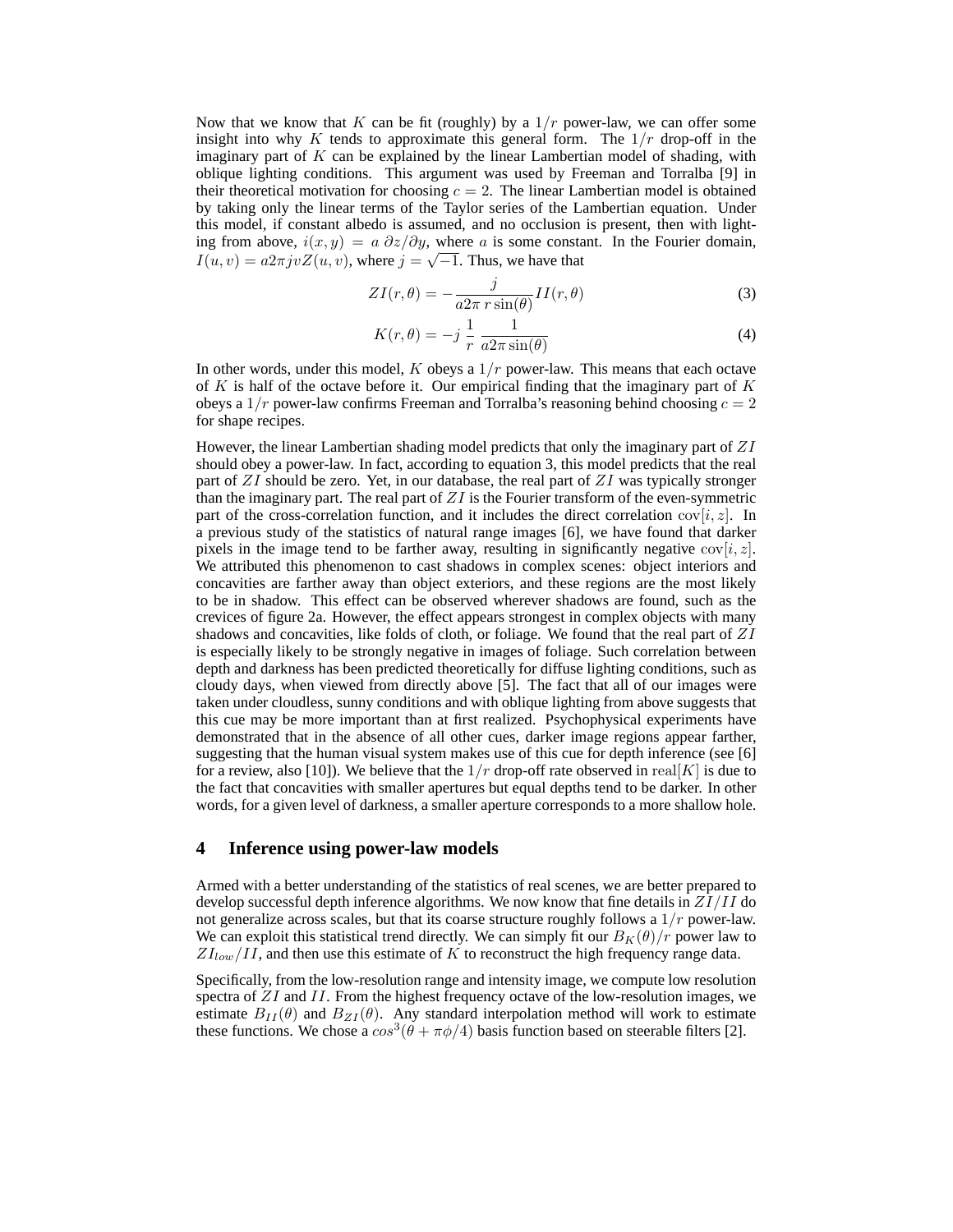

Figure 2: **a)** An example intensity image from our database. **b)** A Lambertian rendering of the corresponding low resolution range image. **c)** Power-law method output. Shape recipe reconstructions show a similar amount of texture, but tests show that texture generated by the power-law method is more highly correlated with the true texture. **d)** The imaginary parts of  $K_{recipe}$  and **e**)  $K_{powerlaw}$  for the same scene. Dark regions are negative, light regions are positive. The grey center region in each estimate of  $K$  corresponds to the low spatial frequencies, where range data is not inferred because it is already known. Notice that  $K_{recipe}$  oscillates over scale.

We now can estimate the high spatial frequencies of the range image,  $z$ . Define

$$
K_{powerlaw}(r,\theta) = F_{high}(r) \cdot (B_{ZI}(\theta)/B_{II}(\theta))/r
$$
\n(5)

$$
Z_{powerlaw} = Z_{low} + I \cdot K_{powerlaw} \tag{6}
$$

where  $F_{high}$  is the high-pass filter associated with the two highest resolution bands of the steerable filter pyramid of the full-resolution image.

### **5 Empirical evaluation**

In this section, we compare the performance of shape recipes with our new approach, using our ground-truth database of high-resolution range and intensity image pairs described in section 3. For each range image in our database, a low-resolution (but still full-sized) range image,  $z_{low}$ , was generated by setting to zero the top two steerable filter pyramid layers. Both algorithms accepted as input the low-resolution range image and high-resolution intensity image, and the output was compared with the original high-resolution range image. The high resolution output corresponds to a 4-fold increase in spatial resolution (or a 16-fold increase in total size).

Although encouraging enhancements of stereo output were given by the authors, shape recipes has not been evaluated with real, ground-truth high resolution range data. To maximize its performance, we implemented shape recipes using ridge regression, with the ridge coefficient obtained using cross-validation. Linear kernels were learned (and the output evaluated) over a region of the image at least 21 pixels from the image border.

For each high-resolution output, we measured the sum squared error between the reconstruction ( $z_{recipe}$  or  $z_{powerlaw}$ ) and the original range image (z). We compared this with the sum-squared error of the low-resolution range image  $z_{low}$  to get the percent reduction in sum-squared error:  $error\_reduction_{recipe} = \frac{err_{low}-err_{recipe}}{err_{low}}$  $\frac{v = err_{recipe}}{err_{low}}$ . This measure of error reflects the performance of the method independently of the variance or absolute depth of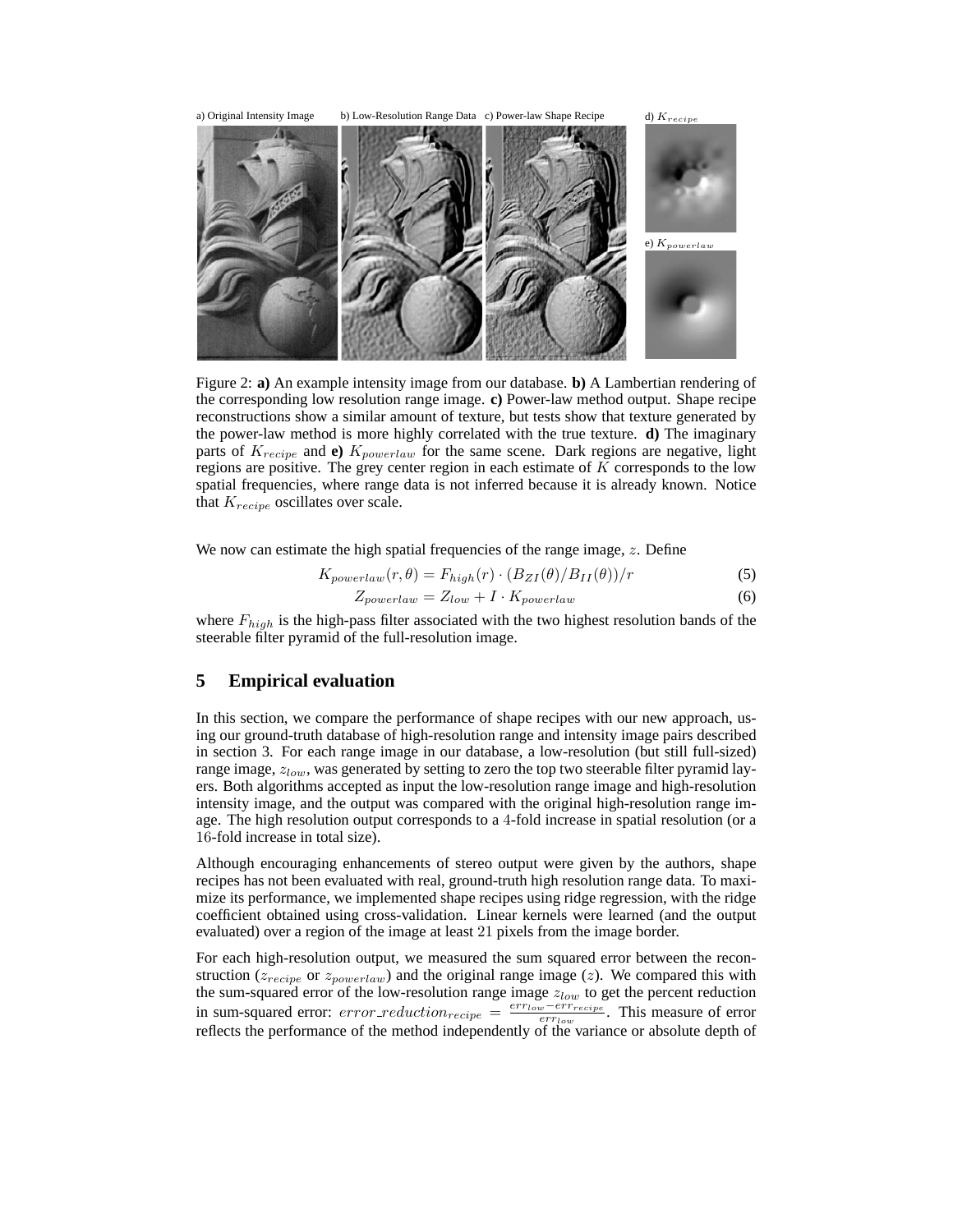the range image. On average, shape recipe reconstructions had 1.3% less mean-squared error than  $z_{low}$ . Shape recipes improved 21 of the 28 images. Our new approach had 2.2% less mean-squared error than  $z_{low}$ , and improved 26 of the 28 images.

We cannot expect the error reduction values to be very high, partly because our images are highly complex natural scenes, and also because some noise was present in both the range and intensity images. Therefore, it is difficult to assess how much of the remaining error could be recovered by a superior algorithm, and how much is simply due to sensor noise. As a comparison, we generated an optimal linear reconstruction,  $z_{optlin}$ , by learning  $11 \times 11$  shape recipe kernels for the two high resolution pyramid bands directly from the ground-truth high resolution range image. This reconstruction provides a loose upper bound on the degree of improvement possible by linear shape methods. We then measured the percentage of linearly achievable improvement for each image:  $improvement_{recipe}$  = errlow−errrecipe  $\frac{err_{low}-err_{recipe}}{err_{low}-err_{optlin}}$  Shape recipes yielded an average improvement of 23%. Our approach  $\frac{error_{overline}-error_{optlin}}{error_{optlin}}$  shape recipes yielded an average improvement or  $23/0$ . Our approachieved an improvement of 44%, nearly a two-fold enhancement over shape recipes.

#### **6 The relative strengths of shading and shadow cues**

Earlier we showed that Lambertian shading alone predicts that the real part of  $ZI$  in natural scenes is empty of useful correlations between images and range images. Yet in our database, the real part of ZI, which we believe is related to shadow cues, was often *stronger* than the imaginary component. Our depth-inference algorithm offers an opportunity to compare the performance of shading cues versus shadow cues. We ran our algorithm again, except that we set the real part of  $K_{powerlaw}$  to zero. This yielded only a 12% improvement. However, when we ran the algorithm after setting  $\text{imag}[K]$  to zero, 32% improvement was achieved. Thus, 72% of the algorithm's total improvement was due to shadow cues. When the database is broken down into categories, the real part of  $ZI$  is responsible for 96% of total improvement in foliage scenes, 76% in rocky terrain scenes, and 35% in urban scenes (statue surfaces and building facades). As expected, the algorithm relies more heavily on the real part of  $ZI$  in environments rich in cast shadows. These results show that shadow cues are far more useful than was previously expected, and also that they can be exploited more easily than was previously thought possible, using only simple linear relationships that might easily be incorporated into linear shape-from-shading techniques. We feel that these insights into natural scene statistics are the most important contributions of this paper.

#### **7 Discussion**

The power-law extension to shape recipes not only offers a substantial improvement in performance, but it also greatly reduces the number of parameters that must be learned. The original shape recipes required one  $11\times11$  kernel, or 121 parameters, for each orientation of the steerable filters. The new algorithm requires only two parameters for each orientation (the real and the imaginary parts of  $B_K(\theta)$ ). This suggests that the new approach has captured only those components of  $K$  that generalize across scales, disregarding all others.

While it is encouraging that the power-law algorithm is highly parsimonious, it also means that fewer scene properties are encoded in the shape recipe kernels than was previously hoped [3]. For example, complex properties of the material and surface reflectance cannot be encoded. We believe that the  $B(\theta)$  parameter of the power-law model can be determined almost entirely by the direction of illumination and the prominence of cast shadows (see figure 1b). This suggests that the power-law algorithm of this paper would work equally well for scenes with multiple materials. To capture more complex material properties, nonlinear methods and probabilistic methods may achieve greater success. However, when designing these more sophisticated methods, care must be taken to avoid the same pitfall encountered by shape recipes: not all properties of a scene can be scale-invariant simultaneously.